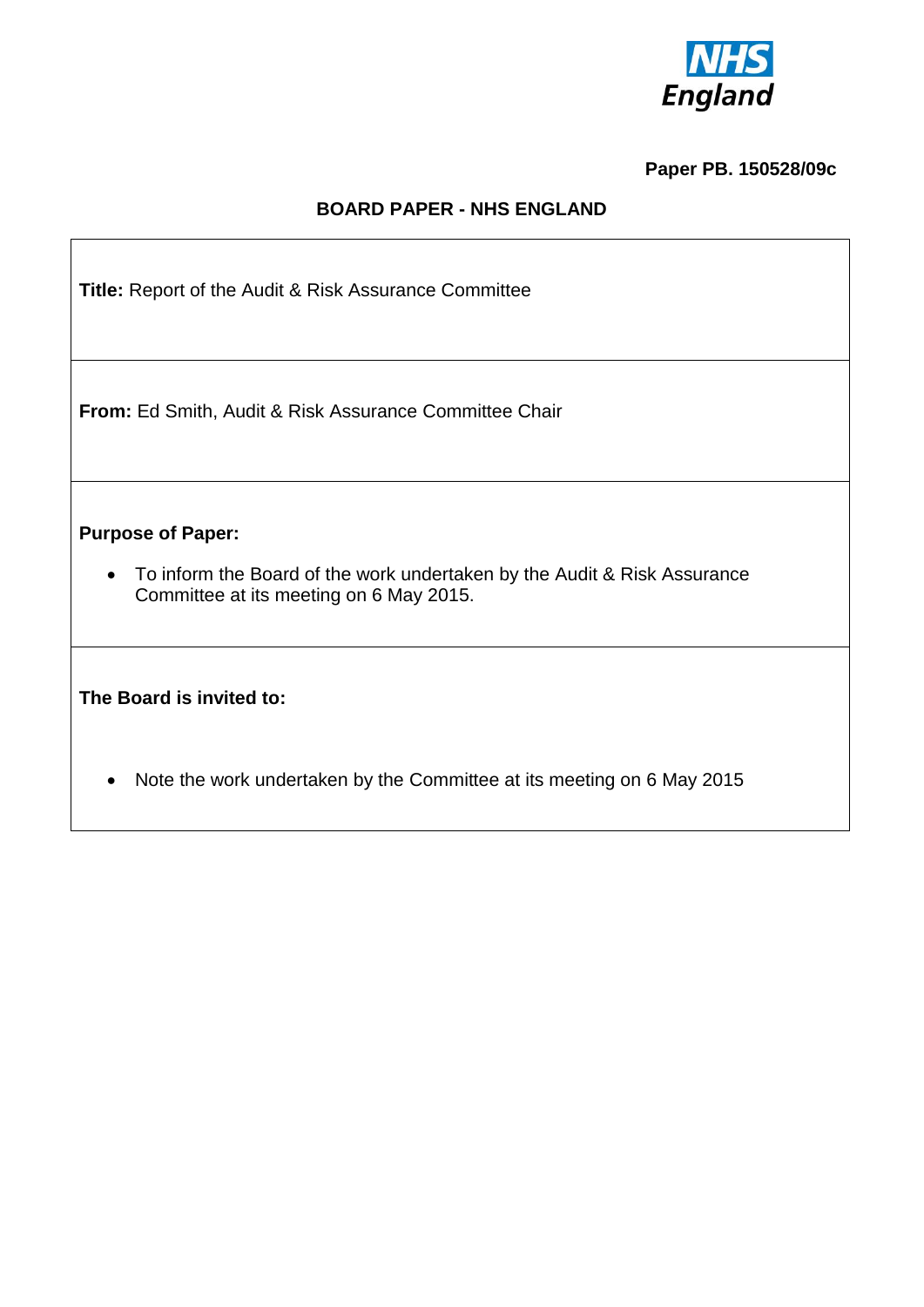#### **Report of the Audit & Risk Assurance Committee**

- 1. The Audit & Risk Assurance Committee met on 6 May 2015. All three members were present.
- 2. The key points from the meeting which the Committee wishes to draw to the Board's attention are as follows:
	- *Progress on 2014-15 Internal Audit Programme*

Deloitte reported on progress against the 2014-15 internal audit programme, including the level of outstanding recommendation actions.

Progress since the last meeting has been good, with outstanding and overdue actions now standing at 5% (88 actions). In addition all CSUs are on track to deliver their Service Auditor Reports to timetable.

*Draft Head of Internal Audit Opinion*

The Committee received a draft of the Head of Internal Audit Opinion, which is in the same format as last year. The conclusion on each of the three areas covered (governance, risk management and internal control) is broadly the same as last year. It does, however, highlight significant improvements in the control environment in both finance and IT.

*Proposed 2015-16 Internal Audit Programme*

Deloitte presented a proposed programme of work for 2015-16, which has been developed following extensive consultation across the organisation and discussion with individual members of the Committee.

Subject to a few comments made in the meeting the proposed programme was approved by the Committee.

*Annual Report & Governance Statement*

The Committee received a draft of the Governance Statement and an update from management on the progress on drafting the Annual Report. Comments were provided on the draft Governance Statement, and a further draft plus a draft of the Annual Report, will be circulated in due course.

Management are working to having everything finalised for consideration at the 22 June 2015 Committee meeting, so that laying in Parliament can occur pre-recess.

*Annual Accounts*